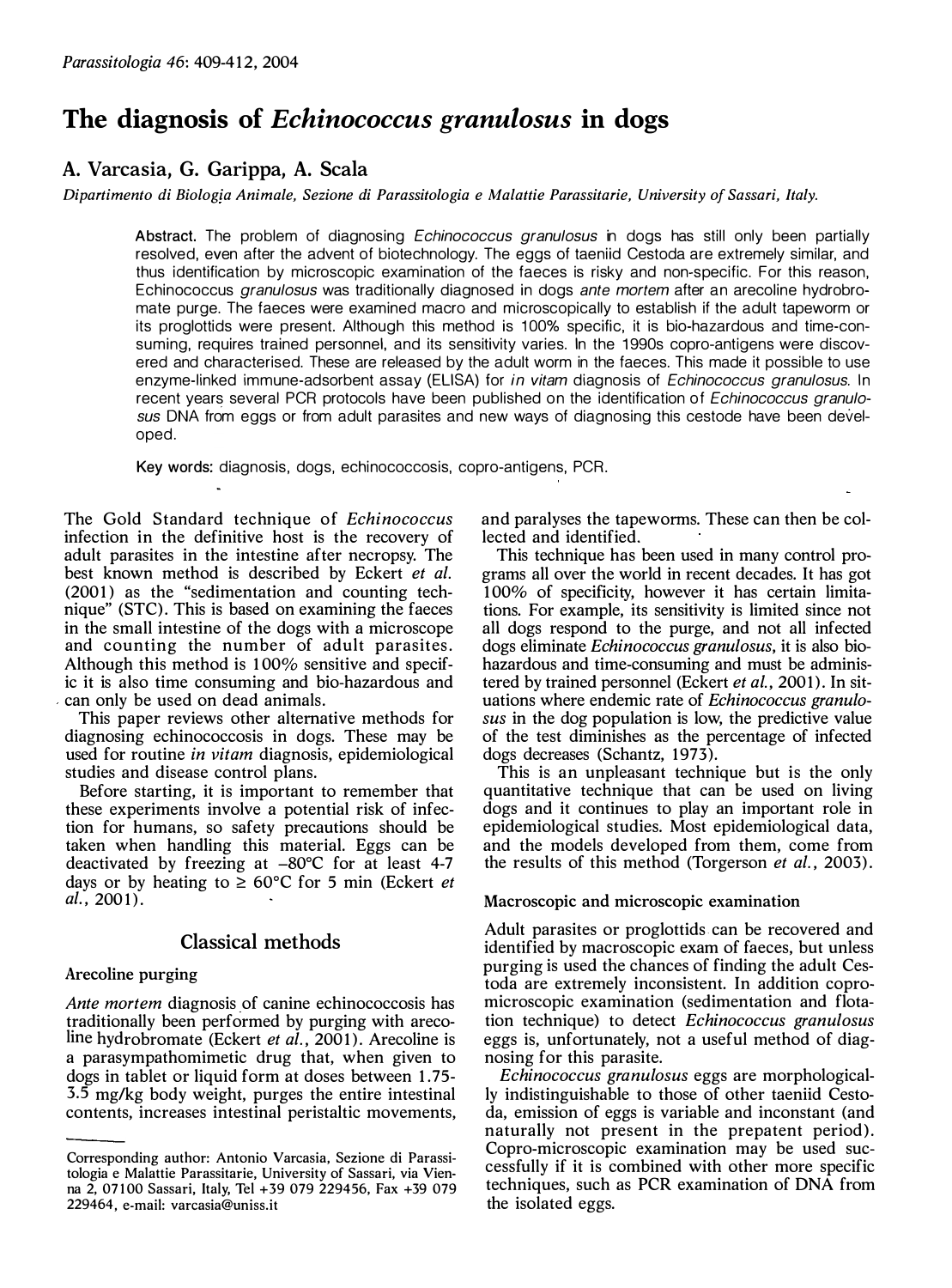#### Detection of serum antibodies

Specific antibodies against oncosphere and protoscolex antigens can be readily detected in the serum of infected dogs (Heath *et al.*, 1985; Jenkins and Rickard, 1 985). This is not yet a practical method, as it does not differentiate between current and previous infections and there are some problems related to cross-reactivity or specificity of the test (Gasser et al., 1994).

The detection of serum antibodies using parasite antigens in ELISA has been considered unsuitable for reliable diagnosis of intestinal Echinococcus spp. infections because there is a poor co-relationship between the presence of specific antibodies and the worms (Eckert et al., 2001). The development of diagnostic methods based on the detection of faecal copro-antigens has superseded this diagnostic method. Indeed a comparison of copro-diagnosis and serology detection found that identifying copro-antigens was 2.5 times more sensitive than antibody detection (Walters and Craig, 1992; Craig et al., 1995).

## New techniques

### Copro-antigens detection

An alternative to arecoline testing, based on a faecal antigen-detection antibody sandwich enzyme-linked immunosorbent assay (ELISA), has been developed recently. This has shown particular promise, as copro-antigens can be detected shortly after infection (10-14 days) and their level declines rapidly following expulsion of the worrns (within 3-4 days) (Malgor et al., 1997).

The test is based on a parasite-specific layer of captured IgG antibodies which retains antigens from faecal supernatants. Copro-antigen detection . ELISA tests have been developed that uses polyclonal antibodies to Echinococcus granulosus excretory/secretory (ES) antigens. Post mortem examination of naturally infected dogs showed 56% sensitivity and  $96\%$  specificity (Deplazes *et al.*, 1992).

Allan et al. (1992), using antiserum to somatic antigens in copro-antigen detection, found this was 88% sensitive in naturally infected dogs. False negative results in these studies have been attributed to low worrn burden. Indeed, when the results were compared with those of post mortem examination, overall sensitivity was 63% but this increased to 92% in dogs with more than 100 worms (Deplazes et al., 1992).

Copro-antigens can be detected prior to the release of the eggs by Echinococcus worms, and therefore are not related to egg antigens (Deplazes et al., 1992; Sakashita et al., 1995). Positive ELISA results were obtained during the prepatent period in dogs as early as 5 days post infection (Deplazes et al., 1992; Sakashita et al., 1995; Nonaka et al., 1 996). This has the advantage of being able to detect prepatent infections.

ELISA copro-tests can also detect heat-stable anti-

gens. They have been used in a number of studies in the Middle East, Wales, Southern and Eastern Europe, and South America (Deplazes et al., 1992; Sakashita et al., 1995; Eckert et al., 2001). The high sensitivity of monoclonal antibodies (MAb) to parasite specific antigens could increase the reliability of copro-antigen detection. Some sandwich ELISA systems have been evaluated for their ability to detect E. granulosus copro-antigens. These used a monoclonaI antibody produced against somatic extract of E. multilocularis (Sakai et al., 1995; Malgor et al., 1997). Although the test was very sensitive  $(100\%)$ in naturally and experimentally infected animals, there were also cases of cross-reactivity with Taenia hydatigena (Malgor et al., 1997).

Recently the first MAbs for E. granulosus coproantigen detection were produced: two IgM murine monoclonal antibodies (MAbs), EgC1 and EgC3, against the excretory/secretory (E/S) products of E. granulosus adult worrns (Casaravilla et al., 2004). A copro-antigen capture ELISA was developed using a rabbit polyclonal antibody against E/S products from adult tapeworrns as catching antibodies, and each of the MAbs as detecting antibody. The assays detected 7 out of 8 (EgC1), and 8 out of 8 (EgC3) experimentally infected dogs (worm numbers ranging from 61 to 57,500), and none  $(n=8)$  of the negative control samples. Faecal samples from 2 dogs experimentally infected with E. multilocularis were not recognised by the EgC1 assay. This suggests that this is a potential species-specific diagnostic tool for discriminating E. granulosus and E. multilocularis infections (Casaravilla et al., 2004). These advances made in applying MAbs in ELISA tests for coproantigen detection suggest that this may be an interesting research line in order to develop new and more sensitive kits for diagnosing echinococcosis in dogs.

#### PCR protocols

It would be useful to develop more specific techniques in cases where the presence of the parasite in the dog population is relatively low (Christofi et al., 2002), as well as for discriminating between dogs with Echinococcus and those with other taeniid infections. Several PCR tests were developed for detecting E. granulosus-specific DNA (Cabrera et al., 2002; Abbasi et al., 2003; Dinkel et al., 2004; Stefanic et al., 2004).

Two different protocols could be used for isolating the DNA: one extracts DNA from the total amount of faeces, and the second isolates and concentrates first taeniid eggs by combining sequential sieving with flotation solutions (Mathis *et al.*, 1 996). This second protocol seems to be most usefuI because: faeces could contain substances that inhibit DNA amplification, only a limited amount of material can be processed in DNA extraction, and laborious purification of the DNA is often indispensable (Štefanic et al., 2004).

DNA is obtained by alkaline treatment (to lyse the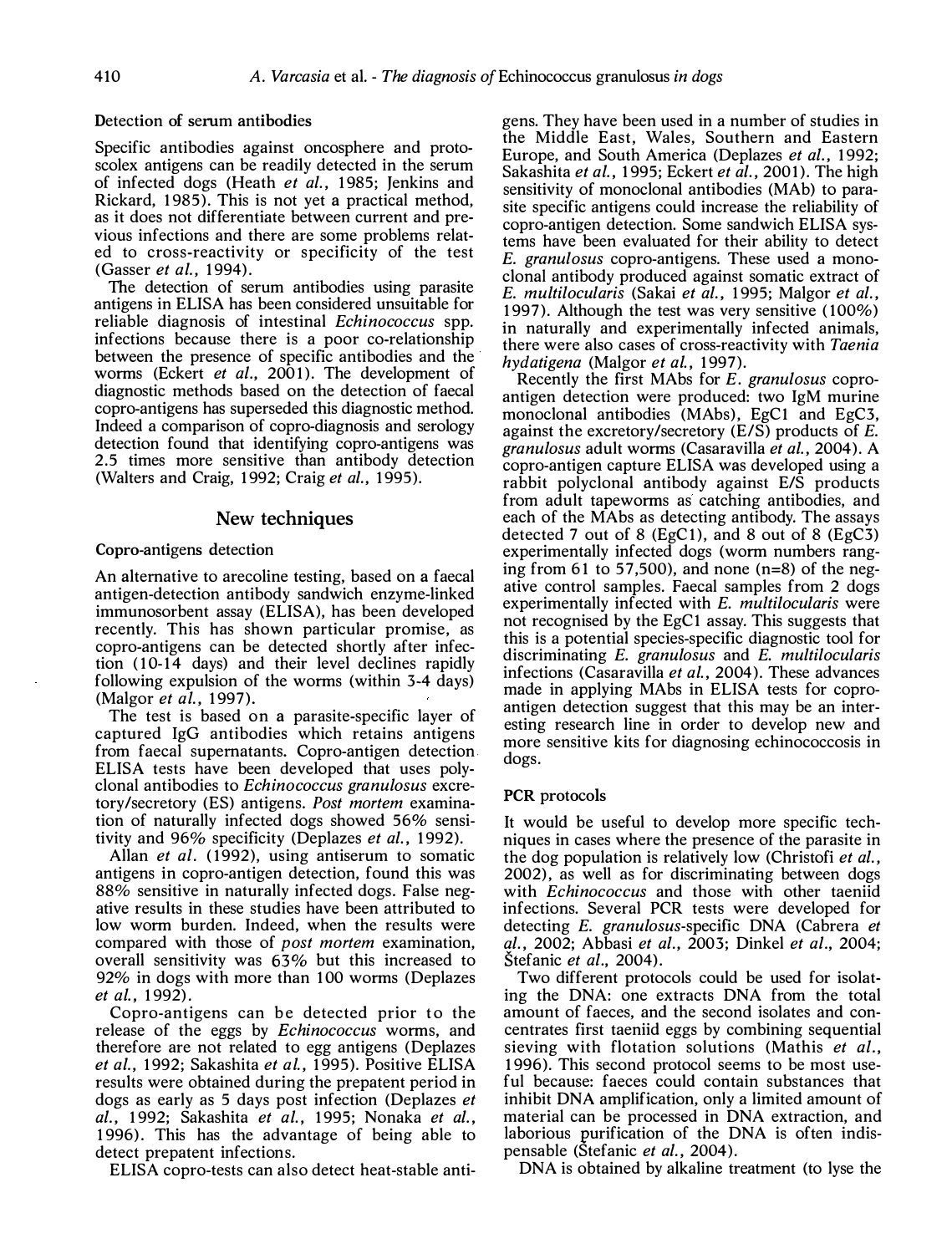eggs) , neutralisation, proteinase K digestion and DNA purification using organo-solvent extractions and/or DNA adsorbing matrices or, more recently, by the use of commercialIy available kits designed for DNA isolation from faeces (Abbasi et al., 2003; Stefanic *et al.*, 2004). The available protocols mentioned above for detecting E. granulosus are alI designed to detect G1 E. granulosus (Sheep strain). The protocol evaluated by Dinkel et al. (2004) describe primers that detect strains G5 (Cattle strain), G6 (Camel strain) and G7 (Pig strain), with the additional possibility of strain typing by means of a second PCR.

Only the protocols of Abbasi et al. (2003) and Stefanic *et al.* (2004) were tested on faecal or environmental material, while Cabrera's et al. (2002) had a sensitivity limit of at least 100 eggs per gram of faeces when applied to infected dogs (Abbasi et  $al., 2003).$ 

The PCR test used by Abbasi *et al.* (2003) found 1 00% sensitivity and specificity using DNA samples extracted from 0.3 mI of faeces from 34 infected and 18 non-infected dogs, and found positive results even when the sample contained only two E. granulosus eggs.

## Conclusions

Although PCR is a very sensitive technique for detecting parasite-specific DNA from a very small number of eggs, it is not quantitative and is not suitable for large scale screening of samples. So, at the moment the method of choice for *in vitam* diagnosis of E. granulosus in large populations of dogs should be the detection of copro-antigens. This is highly sensitive, fast and cheap.

Detection of E. granulosus by ELISA has a very high negative predictive value. However positive prediction using this method becomes poor when the prevalence of the parasite in dogs is very low (Christofi *et al.*, 2002). In this epidemiological situation, copro-antigen positive dogs could be screened with a PCR-based technique to distinguish between true and false positive results. In the future, it may be possible to diagnosis copro-antigens using highly specific MAbs for the through ELISA test. This could be used for large scale screening in control programs and epidemiological studies.

#### Acknowledgements

The authors would like to thank Mr M.S. Nieddu for his precious contribute in our work. This work was supported by grant Finalized Sanitary Search IZS Sardinia, Prot. n. DGRSVE/CRS/ RF-2003/90 and with MIUR, PRIN 2003, Prot. 2003070410\_001.

#### References

Abbasi I, Branzburg A, Campos-Ponce M, Abdel Hafez SK, Raoul F, Craig PS, Hamburger J (2003). Copro-diagnosis of Echinococcus granulosus infection in dogs by amplification of a newly identified repeated DNA sequence. Am J Trop Med Hyg 69: 324-30.

- Allan JC, Craig PS, Garcia-Noval J, Mencos F, Liu D, Weng V, Wen H, Zhou P, Stringer R, Rogan M, Zeyhle E (1992). Copro-antigen for the detection for immunodiagnosis of Echinococcosis and taeniasis in dogs and humans. Parasitology 104: 347-355.
- Cabrera M, Canova S, Rosenzvit M, Guarneva E (2002). Identification of Echinococcus granulosus eggs. Diagn Microbiol Inf Dis 44: 29-34.
- Casaravilla C, Malgor R, Rossi A, Sakai H, Nonaka N, Kamiya M, Carmona C (2004). Production and characterization of monoclonal antibodies against excretory/secretory products of adult Echinococcus granulosus, and their application to copro-antigen detection. Parasitol Int (in press).
- Christofi G, Deplazes P, Christofi N, Tanner I, Economides P, Eckert J (2002). Screening of dogs for Echinococcus granulosus copro-antigen in a low endemic situation in Cyprus. Vet Parasitol 104: 299-306.
- Craig PS, Gasser RB, Parada L, Cabrera P, Parietti S, Borgues O, Accuttis A, Agulla J, Snowden K, Paolillo E (1995). Diagnosis of canine echinococcosis: Comparison of copro-antigen and serum antibodies tests with arecoline purgation in Uruguay. Vet Parasitol 65: 293-301.
- Deplazes P, Gottstein B, Eckert J, Jenkins DJ, Ewald D, Jimenez-Palacios S (1992). Detection of Echinococcus copro-antigens by enzyme-linked immunoabsorbent assay in dogs, dingoes and foxes. Parasitol Res 78: 303-308.
- Dinkel A, Njoroge EM, Zimmermann A, Walz M, Zeyhle E, Elmahdi lE, Mackenstedt U, Romig T (2004). A PCR system for identification of Echinococcus species and genotypes, with reference to the epidemiological situation in eastern Africa. Int J Parasitol 34(5): 645-653.
- Eckert J, Gemmell MA, Meslin FX, Pawlowski ZS (2001). WHO/OIE Manual on Echinococcosis in Humans and Animals: a Public Health Problem of Global Concern. World Health Organization, Paris, France, 265 pp.
- Gasser RB, Parada L, Acuna A, Burges C, Laurenson MK, Gulland FM, Reichel MP, Paolillo E (1994). Immunological assessment of exposure to Echinococcus granulosus in a rural dog population in Uruguay. Acta Trop 58(3-4): 179-185.
- Heath DD, Lawrence BS, Glennie A, Twaalfhavon H (1985). The use of excretory and secretory antigens of the scolex of Taenia ovis for the serodiagnosis of infection in dogs. J Parasitol 71: 192-199.
- Jenkins DJ, Rickard MD (1985). Specific antibody responses to Taenia hydatigena, Taenia pisiformis and Echinococcus granulosus infections in dogs. Aust Vet J 62: 72-78.
- Mathis A, Deplazes P, Eckert J (1996). An improved test system for PCR-based specific detection of Echinococcus multilocularis eggs. J Helminthol 70: 219-222.
- Malgor R, Nonaka N, Basmadjian I, Sakai H, Carambula B, Oku V, Carmona C, Kamiya M (1997). Copro-antigen detection in dogs experimentally and naturally infected with Echinococcus granulosus by a monoclonal antibody-based enzyme-linked immunosorbent assay. Int J Parasitol 27(12): 1605-1612.
- Nonaka N, lida M, Yagi K, Ito T, Ooi HK, Oku Y, Kamiya M (1996). Time course of copro-antigen excretion in Echinococcus multilocularis infections in foxes and an alternative definitive host, golden hamster. Int J Parasitol 26: 1271-1278.
- Sakai H, Malgor R, Basmadjian I, Gallardo R, Carmona C, Sato H, Oku Y (1995). Kamiya M. An enzyme-linked immunosorbent assay (ELISA) for the detection of Echinococcus granulosus copro-antigens in dogs. Jpn J Parasitol 44: 453-61.
- Sakashita M, Sakai H, Kohno H, Ooi V, Oku V, Vagì K, Ito M, Kamiya M (1995). Detection of Echinococcus multilocularis copro-antigens in experimentally infected dogs using murine monoclonal antibody against adult worms. Jpn J Parasitol 44: 4 13-420.

Schantz P (1973). Guia para el empleo de bromhidrato de